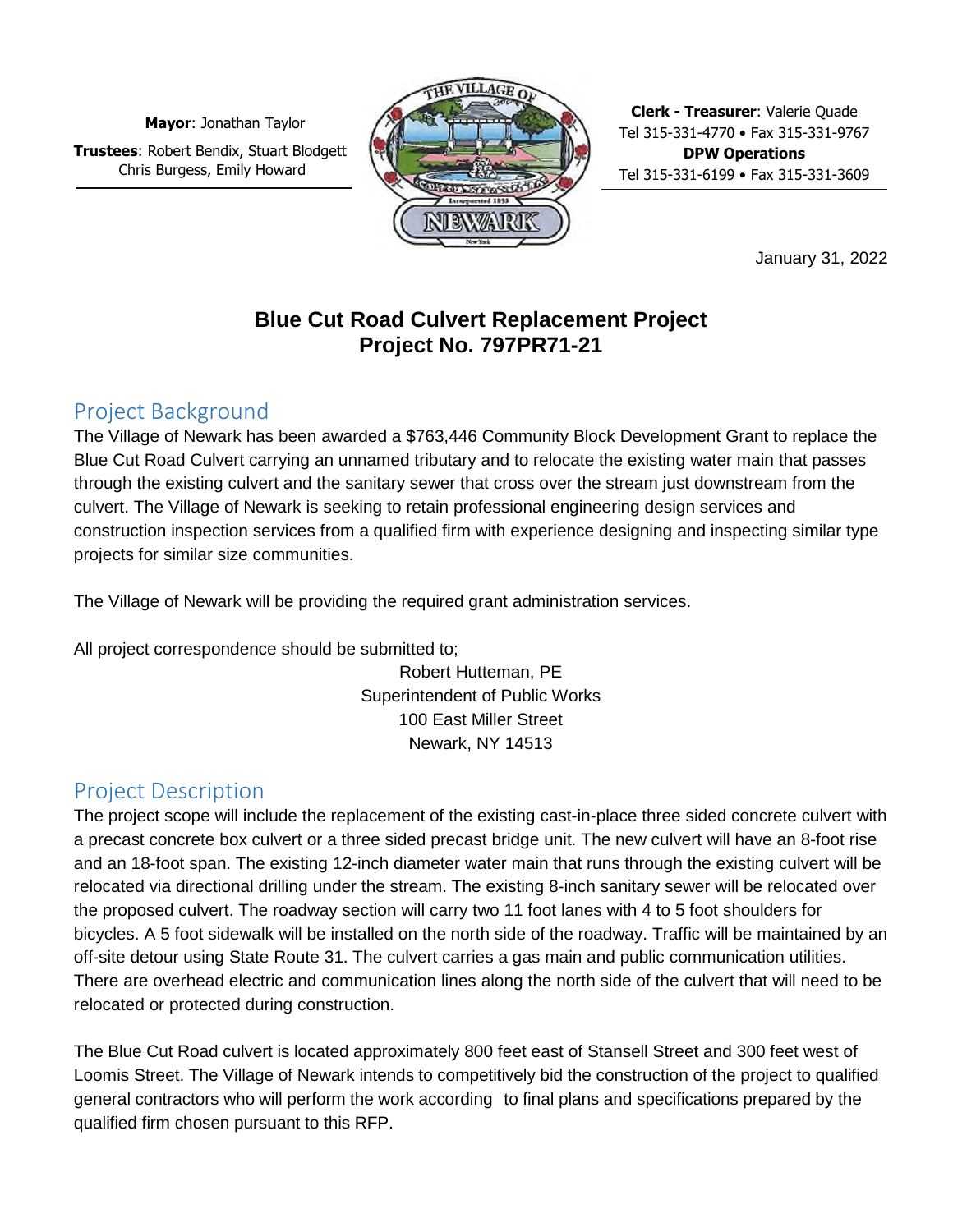The Village has completed a subsurface investigation and an asbestos survey of the culvert site. The geotechnical report recommends strip footings with a 5,000 psf bearing resistance at the strength limit state and 3,000 psf at the service limit state. The asbestos survey found no asbestos containing materials.

There are no anticipated right-of-way acquisitions. The existing Right-of-way width is approximately 66 feet.

The Village plans on selecting a firm by March, 2022 and awarding a contract at their April, 2022 Board meeting. The design will be completed by the Fall of 2022 with an anticipated letting date of January, 2023. Construction shall be completed by November, 2023.

### Scope of Services

A Consultant will be retained to provide preliminary and final design and construction inspection services. The Preliminary Design tasks will include but not be limited to topographic and right-of-way mapping, hydraulic analyses, highway/drainage design, water main design, sanitary sewer design, utility coordination, environmental permitting coordination, preparation for and attendance at public information meetings and/or hearings and preparation of the Design Approval Document. The Design Approval Document shall follow the format of the NYSDOT Initial Project Proposal / Final Design report.

Final Design will include but not be limited to development of culvert plans, highway design, environmental permitting, coordination with utilities for relocations, and preparation of final plans, specifications, and estimates (PS&E) for the project. A Highway Permit from NYSDOT will be required for use of Route 31 as the off-site-detour. The contract documents shall use NYSDOT specifications and item numbers.

Construction Inspection will include but not be limited to providing on-site construction inspection and oversight to ensure the quality of construction and conformity with the final plans and specifications and preparation of as-built plans.

The project limits will be approximately 500 feet east and west of the culvert. The design shall include the installation of drainage inlets east and west of the culvert to collect the roadside drainage.

## Project Funding

The Village has received \$763,446 in a CDBG with a \$38,172 local match for a total project funding of \$801,618. Engineering and Construction Inspection costs are estimated to be \$70,000 and \$30,000 respectively.

### Method of Payment

The Village of Newark anticipates using a lump sum amount contract for the design services. During technical negotiations, only well defined tasks will be included in the scope and considered in the establishment of a lump sum amount. The negotiations of titles, grade levels and hours by tasks shall be used to establish the lump sum amount. If a lump sum reimbursement format is found to be not appropriate for this project, the Village may decide to use a Cost + Fixed Fee approach.

Construction Inspection services will be based a Cost + Fixed Fee method.

**Municipal Building • l00 East Miller Street • Newark, New York 14513 Website: [villageofnewark.com](http://villageofnewark.com/) • [Email: vquade@villageofnewark.com](mailto:Email:%20vquade@villageofnewark.com)  The Village of Newark, New York is an Equal Opportunity Provider and Employer**